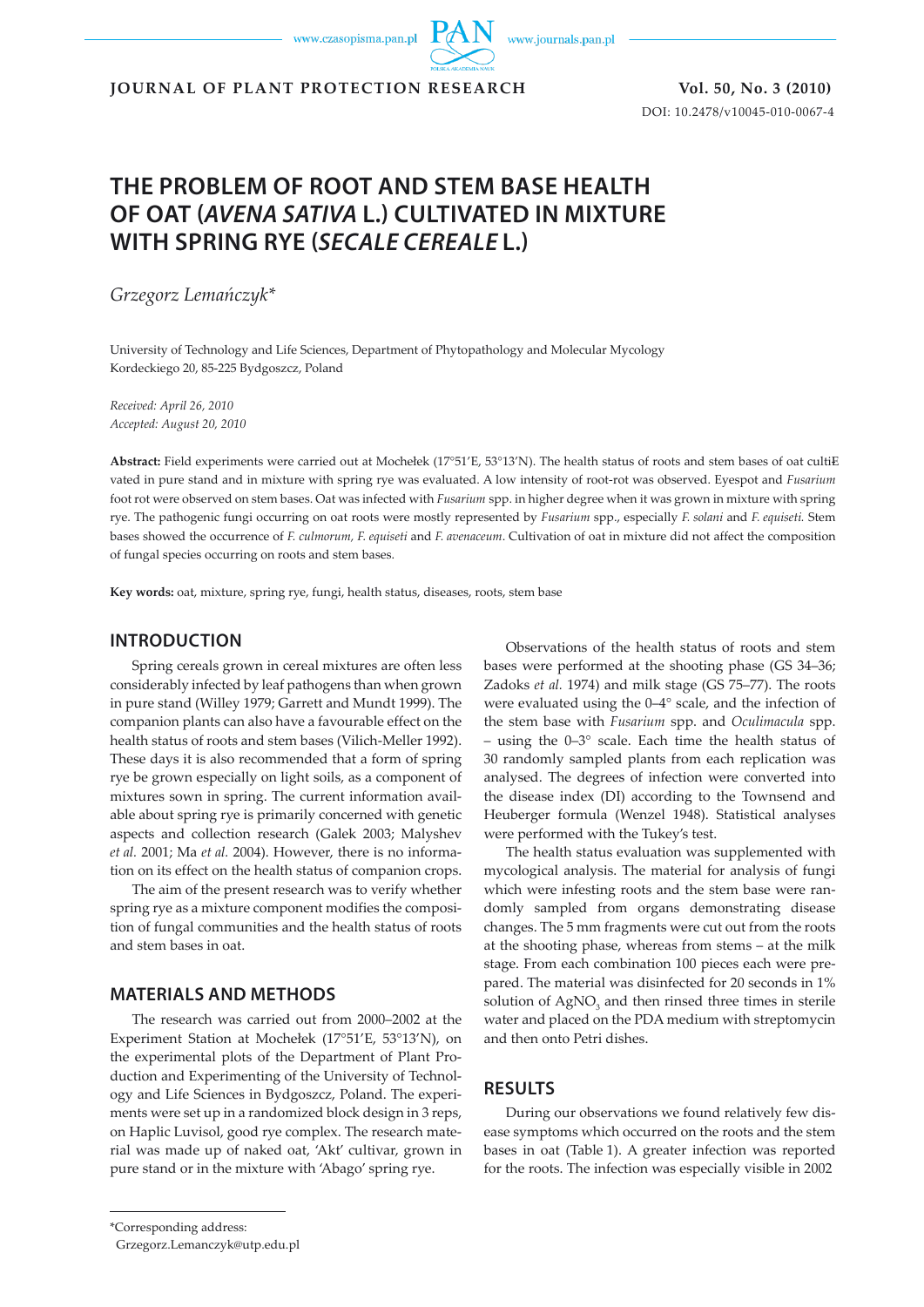www.czasopisma.pan.pl

**PAN** 

| Sowing             |      |      | Shooting phase |      | Milk stage |      |       |       |  |  |  |
|--------------------|------|------|----------------|------|------------|------|-------|-------|--|--|--|
| combination        | 2000 | 2001 | 2002           | mean | 2000       | 2001 | 2002  | mean  |  |  |  |
| Root-rot           |      |      |                |      |            |      |       |       |  |  |  |
| Oat                | 5.67 | 1.40 | 12.23          | 6.43 | 7.67       | 6.00 | 15.00 | 9.56  |  |  |  |
| $Out + spring$ rye | 8.00 | 2.50 | 11.43          | 7.31 | 7.67       | 4.33 | 13.07 | 8.36  |  |  |  |
| Mean               | 6.83 | 1.95 | 11.83          | 6.87 | 7.67       | 5.17 | 14.03 | 8.96  |  |  |  |
| LSD(0.05)          | ns   | ns   | ns             | ns   | ns         | ns   | ns    | ns    |  |  |  |
| Eyespot            |      |      |                |      |            |      |       |       |  |  |  |
| Oat                | 0.33 | 0.00 | 0.60           | 0.31 | 0.67       | 0.33 | 6.10  | 2.37  |  |  |  |
| $Out + spring$ rye | 0.00 | 0.00 | 0.83           | 0.28 | 1.07       | 1.67 | 8.87  | 3.87  |  |  |  |
| Mean               | 0.17 | 0.00 | 0.72           | 0.29 | 0.87       | 1.00 | 7.48  | 3.12  |  |  |  |
| LSD(0.05)          | ns   | ns   | ns             | ns   | ns         | ns   | ns    | ns    |  |  |  |
| Fusarium foot rot  |      |      |                |      |            |      |       |       |  |  |  |
| Oat                | 1.00 | 0.00 | 0.27           | 0.42 | 3.33       | 2.00 | 0.53  | 1.96  |  |  |  |
| $Out + spring rye$ | 1.67 | 0.00 | 0.00           | 0.56 | 4.67       | 2.33 | 0.27  | 2.42  |  |  |  |
| Mean               | 1.33 | 0.00 | 0.13           | 0.49 | 4.00       | 2.17 | 0.40  | 2.19  |  |  |  |
| LSD(0.05)          | ns   | ns   | ns             | ns   | ns         | ns   | ns    | 0.273 |  |  |  |

#### Table 1. Root and stem base infestation of oat at two growth stages – disease index [%]

ns – not significant difference

Table 2. Share of fungi [%] isolated from roots of oat at the shooting phase

|                            |                          |                          | Oat in pure stand        |                          |                          |                          |                   |           |      |
|----------------------------|--------------------------|--------------------------|--------------------------|--------------------------|--------------------------|--------------------------|-------------------|-----------|------|
| Fungus                     | 2000                     | 2001                     | 2002                     | mean                     | 2000                     | 2001                     | 2002              | mean      | Mean |
| Alternaria alternata       | $\overline{\phantom{0}}$ | 2.5                      | $\equiv$                 | 0.8                      | $\overline{\phantom{m}}$ | $\equiv$                 | $\equiv$          | L,        | 0.4  |
| Arthrinium phaeospermum    | $\overline{\phantom{0}}$ |                          | —                        | $\qquad \qquad -$        |                          | 1.9                      | $\equiv$          | 0.6       | 0.3  |
| Aspergillus niger          | $\overline{\phantom{0}}$ | $\equiv$                 | $\overline{\phantom{0}}$ | $\equiv$                 | $\equiv$                 | 3.8                      | $\equiv$          | 1.3       | 0.6  |
| A. bolleyi                 | 7.8                      | 15.0                     | 22.5                     | 15.1                     | 1.8                      | 23.1                     | 8.3               | 11.1      | 13.1 |
| Chaetomium spp.            | $\equiv$                 | 5.0                      | $\equiv$                 | 1.7                      | $\equiv$                 | $\equiv$                 | $\equiv$          | $\bar{ }$ | 0.8  |
| F. avenaceum               | $\equiv$                 | $\equiv$                 | 10.0                     | 3.3                      | 3.6                      | ÷,                       | 11.1              | 4.9       | 4.1  |
| F. culmorum                | 15.7                     | 2.5                      | $\equiv$                 | 6.1                      | 13.4                     | 3.8                      | $\equiv$          | 5.7       | 5.9  |
| F. equiseti                | 26.5                     | 2.5                      | 5.0                      | 11.3                     | 20.5                     | $\equiv$                 | 2.8               | 7.8       | 9.5  |
| F. oxysporum               | $\equiv$                 | $\equiv$                 | $\equiv$                 | $\equiv$                 | 5.4                      | $\equiv$                 | $\equiv$          | 1.8       | 0.9  |
| F. solani                  | 20.6                     | 15.0                     | 10.0                     | 15.2                     | 17.0                     | 9.6                      | 5.6               | 10.7      | 13.0 |
| Fusarium total             | 62.7                     | 20.0                     | 25.0                     | 35.9                     | 59.8                     | 13.5                     | 19.4              | 30.9      | 33.4 |
| Gliocladium catenulatum    | 3.9                      |                          | $\overline{\phantom{0}}$ | 1.3                      | 5.4                      | $\equiv$                 | $\equiv$          | 1.8       | 1.5  |
| Gliomastix murorum         | $\qquad \qquad -$        | $\overline{\phantom{m}}$ | $\overline{\phantom{m}}$ | $\overline{\phantom{m}}$ | $\overline{\phantom{0}}$ | 3.8                      | $\equiv$          | 1.3       | 0.6  |
| Gymnoascus reesii          | L,                       | 2.5                      | $\overline{\phantom{0}}$ | 0.8                      | $\equiv$                 | 3.8                      | $\equiv$          | 1.3       | 1.1  |
| Humicola grisea            | $\qquad \qquad -$        | $\qquad \qquad -$        | $\overline{\phantom{m}}$ | $\qquad \qquad -$        | $\overline{\phantom{m}}$ | 3.8                      | $\qquad \qquad -$ | 1.3       | 0.6  |
| Monocillium indicum        | $\overline{\phantom{0}}$ |                          | $\equiv$                 | $\qquad \qquad -$        |                          | 1.9                      | L,                | 0.6       | 0.3  |
| Mucor spp.                 | $\equiv$                 | 7.5                      | 2.5                      | 3.3                      | 5.4                      | 1.9                      | 8.3               | 5.2       | 4.3  |
| Paecilomyces lilacinus     | 5.9                      | $\equiv$                 | $\equiv$                 | 2.0                      | $\overline{\phantom{m}}$ | $\overline{\phantom{0}}$ | 13.9              | 4.6       | 3.3  |
| Penicillium spp.           | 3.9                      | 20.0                     | 10.0                     | 11.3                     | 1.8                      | 15.4                     | 22.2              | 13.1      | 12.2 |
| Periconia macrospinosa     | 9.8                      | $\equiv$                 | 7.5                      | 5.8                      | 16.1                     | 5.8                      | 2.8               | 8.2       | 7.0  |
| Phoma spp.                 | 5.9                      | L,                       | 7.5                      | 4.5                      | 8.0                      | ÷,                       | 5.6               | 4.5       | 4.5  |
| Rhizoctonia solani         | $\equiv$                 | 2.5                      | $\equiv$                 | 0.8                      | 1.8                      | 7.7                      | $\equiv$          | 3.2       | 2.0  |
| Rhizopus nigricans         | $\overline{\phantom{0}}$ | $\equiv$                 | $\overline{\phantom{m}}$ | $\overline{\phantom{m}}$ | $\equiv$                 | 1.9                      | $\equiv$          | 0.6       | 0.3  |
| Scopulariopsis brevicaulis | $\equiv$                 | $\overline{\phantom{m}}$ | $\overline{\phantom{m}}$ | $\qquad \qquad -$        | $\overline{\phantom{m}}$ | 1.9                      | $\equiv$          | 0.6       | 0.3  |
| Stamphilium sp.            | $\equiv$                 | $\equiv$                 | $\equiv$                 | $\overline{\phantom{0}}$ | $\overline{\phantom{0}}$ | 1.9                      | L,                | 0.6       | 0.3  |
| Trichoderma polysporum     | $\overline{\phantom{0}}$ | 10.0                     | $\overline{\phantom{0}}$ | 3.3                      | $\overline{\phantom{m}}$ | 3.8                      | $\equiv$          | 1.3       | 2.3  |
| Non-sporulating            | $\equiv$                 | 15.0                     | 25.0                     | 13.3                     | $\qquad \qquad -$        | 3.8                      | 19.4              | 7.8       | 10.5 |
| Total number of isolates   | 102                      | 40                       | 40                       | 182                      | 112                      | 52                       | 36                | 200       | 382  |

(DI = 14.03%). The oat root infection was not affected by its cultivation in the mixture with the spring form of rye.

Neither did growing oat in the mixture with spring rye differentiate the infection of the stem base in oat with *Oculimacula* spp. (which was inconsiderable). More symptoms were observed at the milk stage, especially in 2002 (DI = 7.48%). The infection with *Fusarium* spp. was also low. Despite this, the application of spring rye in the mixture at the milk stage did not improve the health status of roots and stem bases in oat. Instead an even greater intensity of Fusarium foot rot was observed.

From infected oat roots the fungi considered most pathogenic were mostly isolated fungi of the *Fusarium* genus, especially *F. solani* and *F. equiseti* (Table 2). Many of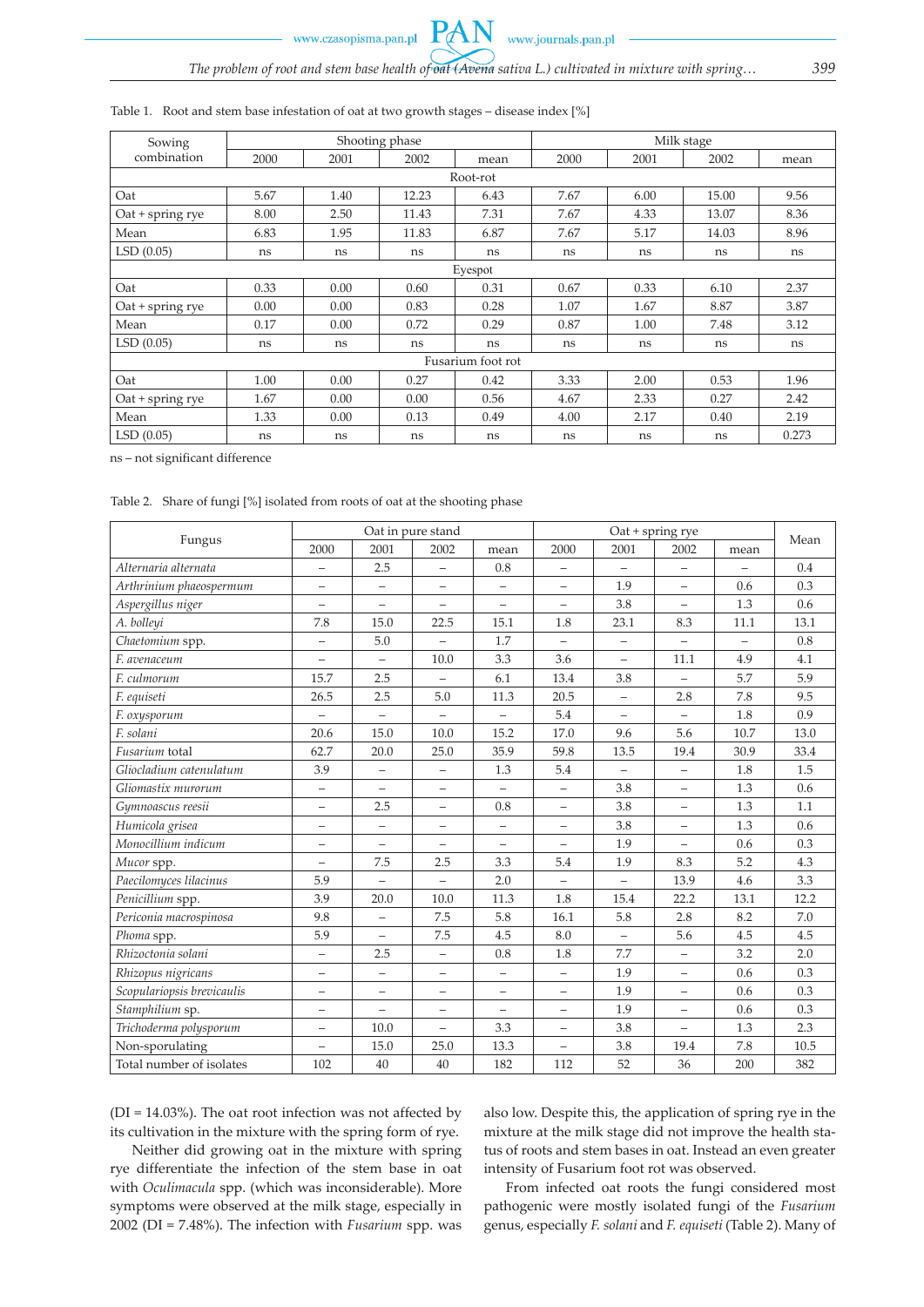|                          | Oat in pure stand        |                          |                          |                          |                          | Mean                     |          |      |      |
|--------------------------|--------------------------|--------------------------|--------------------------|--------------------------|--------------------------|--------------------------|----------|------|------|
| Fungus                   | 2000                     | 2001                     | 2002                     | mean                     | 2000                     | 2001                     | 2002     | mean |      |
| Alternaria alternata     |                          | $\overline{\phantom{0}}$ | $\overline{\phantom{0}}$ |                          | 4.7                      |                          | —        | 1.6  | 0.8  |
| Aspergillus niger        | 2.9                      | 3.0                      | $\equiv$                 | 2.0                      | $\equiv$                 | 2.9                      | $\equiv$ | 1.0  | 1.5  |
| A. bolleyi               |                          | 4.5                      | 7.4                      | 4.0                      | $\overline{\phantom{0}}$ | $\equiv$                 | 12.9     | 4.3  | 4.2  |
| F. avenaceum             | 4.9                      | 9.1                      | 61.1                     | 25.0                     | $\overline{\phantom{0}}$ | 8.6                      | 62.9     | 23.8 | 24.4 |
| F. culmorum              | 44.1                     | 43.9                     | 9.3                      | 32.4                     | 34.1                     | 65.7                     | 8.1      | 36.0 | 34.2 |
| F. equiseti              | 48.0                     | 25.8                     | 9.3                      | 27.7                     | 57.6                     | 2.9                      | 9.7      | 23.4 | 25.5 |
| F. oxysporum             | $\qquad \qquad$          | $\overline{\phantom{0}}$ | $\qquad \qquad$          |                          | $\overline{\phantom{0}}$ | $\overline{\phantom{0}}$ | 1.6      | 0.5  | 0.3  |
| F. sporotrichioides      |                          |                          | 7.4                      | 2.5                      |                          |                          |          |      | 1.2  |
| Fusarium total           | 97.1                     | 78.8                     | 87.0                     | 87.6                     | 91.8                     | 77.1                     | 82.3     | 83.7 | 85.7 |
| Mucor spp.               | -                        | 6.1                      | $\overline{\phantom{0}}$ | 2.0                      | $\overline{\phantom{0}}$ | 14.3                     | —        | 4.8  | 3.4  |
| Penicillium spp.         | $\overline{\phantom{0}}$ | 3.0                      | $\overline{\phantom{0}}$ | 1.0                      | $\overline{\phantom{0}}$ | $\overline{\phantom{0}}$ | -        |      | 0.5  |
| R. cerealis              | $\qquad \qquad$          | 3.0                      | $\overline{\phantom{0}}$ | 1.0                      | $\overline{\phantom{m}}$ | -                        | 1.6      | 0.5  | 0.8  |
| Rhizopus nigricans       | $\qquad \qquad$          | $\qquad \qquad$          | $\qquad \qquad$          | $\overline{\phantom{0}}$ | 3.5                      | $\overline{\phantom{0}}$ | -        | 1.2  | 0.6  |
| Torula sp.               | -                        | 1.5                      |                          | 0.5                      | $\overline{\phantom{0}}$ | $\overline{\phantom{0}}$ |          |      | 0.3  |
| Trichoderma koningii     | -                        | $\equiv$                 | 1.9                      | 0.6                      | $\overline{\phantom{0}}$ | $\overline{\phantom{0}}$ | 3.2      | 1.1  | 0.8  |
| Trichoderma viride       | $\overline{\phantom{0}}$ | $\overline{\phantom{0}}$ | 1.9                      | 0.6                      | $\overline{\phantom{0}}$ | $\overline{\phantom{0}}$ | -        |      | 0.3  |
| Non-sporulating          |                          | $\overline{\phantom{0}}$ | 1.9                      | 0.6                      | $\overline{\phantom{0}}$ | 5.7                      | -        | 1.9  | 1,3  |
| Total number of isolates | 102                      | 66                       | 54                       | 222                      | 85                       | 35                       | 62       | 182  | 404  |

Table 3. Share of fungi (%) isolated from stem base of oat at the milk stage

them were obtained in 2000. Besides, there were selected *Rhizoctonia solani* and *Aureobasidium bolleyi*. In the present research, from the infected stem base in oat *Fusarium* spp. was mainly isolated. From the *Fusarium* spp., *F. culmorum*  and *F. equiseti* dominated in 2000 and 2001*,* and in 2002 *F. avenaceum* dominated (Table 3). No symptoms of sharp eyespot were observed from the stem base in oat but *Rhizoctonia cerealis* was isolated which is currently considered the main agent of that disease. Despite observing eyespot in oat, *Oculimacula* spp. was not isolated. Growing oat in mixture with spring rye did not have a clear effect on the composition of fungal communities isolated from infected roots and stem base.

## **DISCUSSION**

Oat is considered to have little susceptibility to infection with pathogens causing root and foot rot diseases, which was confirmed in the present research, though stronger infection affected the roots. These findings coincide with the reports by Kurowski (2002) who claims that oat when compared with other cereals, still definitely showed the healthiest roots.

Kurowski and Adamiak (2007) claim that the stem base in oat is mostly identified with Fusarium foot rot, and additionally, sporadically, eyespot. In the present research those diseases occurred at a similar level. Garrett and Mundt (1999) while performing observations on spring barley also noted no effect of the companion crop on the occurrence of eyespot. It is claimed that mixed crops do not increase the soil resistance; limiting infection (Hiddink *et al.* 2005). Vilich-Meller (1992) has a slightly different opinion, claiming that growing barley and wheat in mixture can decrease infection with *Oculimacula* and *Fusarium* genera fungi. The effect of companion crops on the health status depends on their share in the mixed crops (Mundt *et al.* 1995). Michalski *et al.* (2000) found a significant decrease in barley infection with *Oculimacula* spp. where the share of oat in the mixture accounted for at least 50%. Mundt *et al.* (1995) claim that the harmfulness of *Oculimacula* spp. and *Fusarium* spp. is reduced by growing in mixtures when the diseases on leaves occur at lower intensity.

The application of spring rye as a component of the mixture with oat increased the intensity of Fusarium foot rot on oat. Even though the disease does not occur at high intensity in spring rye from its infected stem base were isolated *F. culmorum, F. equiseti* and *F. avenaceum* (Lemańczyk 2009), which to some extent could have also contributed to the increase in the infection of the oat grown with the spring rye observed in the present research. Even though Pięta and Kęsik (2008) claim that the application of spring rye as mulch stimulates growth and development of microorganisms, especially the antagonistic ones (*Bacillus* spp., *Pseudomonas* spp., *Gliocladium*  spp., *Trichoderma* spp.), they note that it affects only the health status of successive crop.

From the infected oat roots, the fungi considered pathogenic were mostly isolated fungi representing *Fusarium* genus, especially *F. solani* and *F. equiseti* as well as *R. solani* and *A. bolleyi*. Kurowski (2002) and Kurowski and Adamiak (2007) consider *F. culmorum* to be the main agent of root-rot. Sturz and Bernier (1989) pointing to *F. culmorum* as one of the main oat pathogens, claim that *A. bolleyi* is also frequent. The species is, however, considered to be a background pathogen as it does not penetrate tissues deep, and as such it does not disturb their functioning.

Other authors (Kurowski 2002; Kurowski and Adamiak 2007) much more often isolated *F. culmorum* from the infected stem base of oat. In the present research *R. cerealis* was also isolated. The occurrence of sharp eyespot on oat was reported by Glynne (1950), pointing to the agent being *R. solani*. However, she noted that the disease on oat at greater intensity can occur only sporadically. Błażej and Błażej (2000) isolated much less *Fusarium* from the